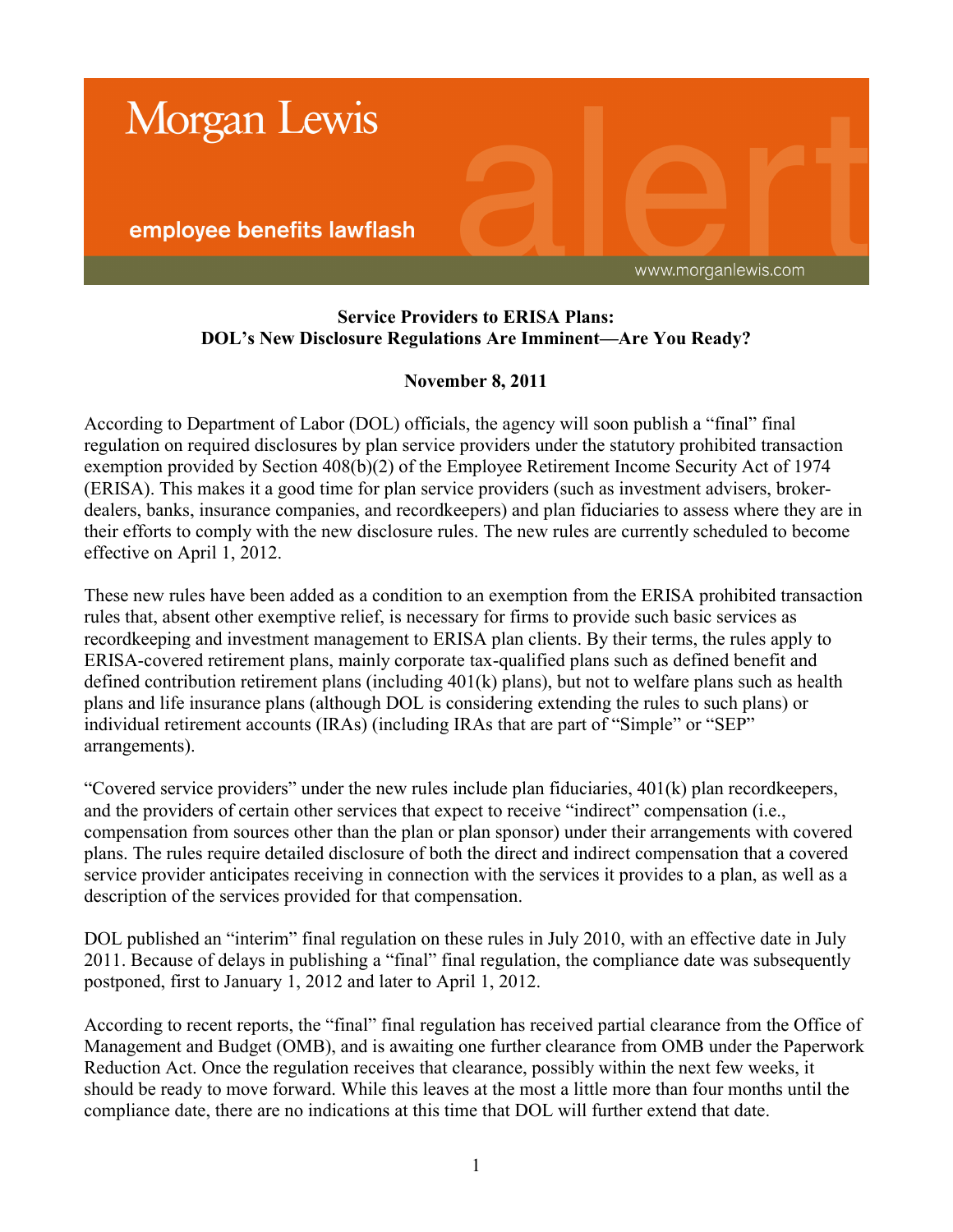During the past year, service providers have been assessing how the new disclosure rules will apply to their business units, and have begun developing programs and protocols to comply with the rules by the effective date. Some of the large recordkeeping firms have already provided sample disclosure materials to their clients. However, there remain many open issues. This is particularly the case for financial services firms, such as brokerage firms, that provide different levels of services to retirement plans and receive various streams of revenues, direct and indirect, in connection with those services.

The "final" final regulation is expected to address at least some of the open issues, which should simplify compliance. However, it may also contain additional requirements, such as a mandated format for the required disclosures. Service providers should be prepared to review the new regulation when it is released to determine whether their compliance programs are on track for the applicable compliance date, and whether additional steps will need to be taken.

In addition, the compliance date for the new participant disclosure requirements for participant-directed plans (DOL Regulation section 2550.404a-5) is 60 days after the compliance date for the service provider disclosure rules. This means that participant-directed plan recordkeepers and plan sponsors will also want to determine if they are on track to comply with those rules.

Morgan Lewis's Employee Benefits and Executive Compensation Practice has been actively assisting its clients on compliance issues under these rules, and has issued prior LawFlashes on ERISA Section 408(b)(2) regulations. (See "Extension of Applicability Dates for New ERISA Disclosure Rules" (July 18, 2011), *available online at* http://www.morganlewis.com/pubs/EB\_LF\_ExtensionOfApplicability [DatesERISARules\\_18july11.pdf; "DOL Releases Final Disclosure Regulations for Participant-Direct](http://www.morganlewis.com/pubs/EB_LF_ExtensionOfApplicabilityDatesERISARules_18july11.pdf)ed Individual Account Plans" (October 26, 2010), *available online at* http://www.morganlewis.com/pubs/ EB\_LF\_FinalDisclosureIndividualAccountPlans\_26oct10.pdf; and "DOL Publishes Interim Final ERISA Regulation on Service Provider Disclosure Obligations" (July 21, 2010), *available online at* [http://www.morganlewis.com/pubs/EB-LF\\_DOL-InterimFinalReg-ServiceProviderDisclosure](http://www.morganlewis.com/pubs/EB-LF_DOL-InterimFinalReg-ServiceProviderDisclosureObligations_21july10.pdf)  Obligations\_21july10.pdf.)

If you have any questions, please contact any of the following Morgan Lewis attorneys:

| louis.joseph@morganlewis.com |
|------------------------------|
|                              |
| cbitman@morganlewis.com      |
| gbullitt@morganlewis.com     |
| jklass@morganlewis.com       |
|                              |
| ilfalk@morganlewis.com       |
| vmccardell@morganlewis.com   |
| $s$ spencer@morganlewis.com  |
| myudes@morganlewis.com       |
| dzelikoff@morganlewis.com    |
|                              |
| $lbarton@morganlewis.com$    |
| llicastro@morganlewis.com    |
|                              |